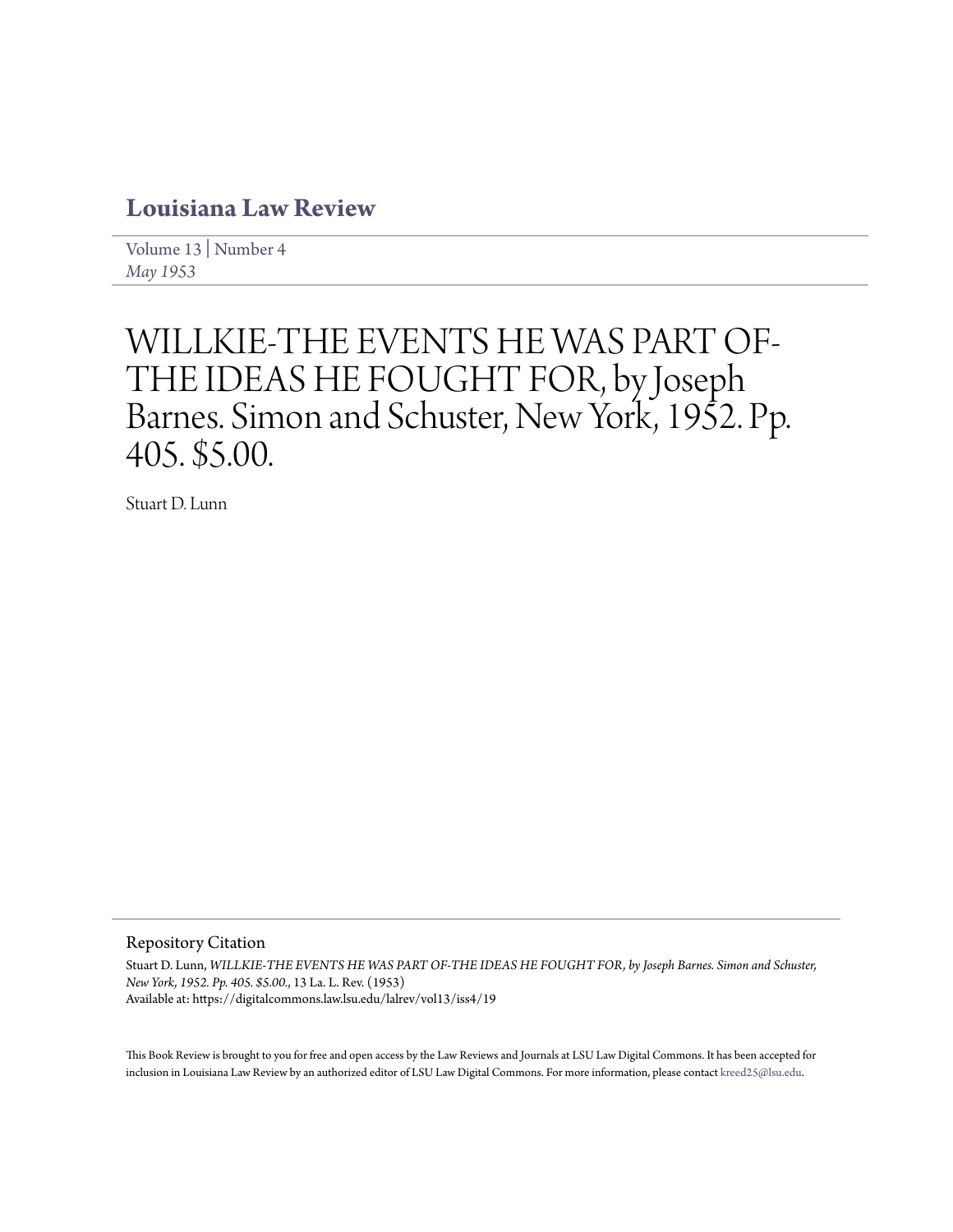### WILLKIE-THE EVENTS HE WAS PART OF-THE IDEAS **HE** FOUGHT FOR, by Joseph Barnes. Simon and Schuster, New York, 1952. Pp. 405. \$5.00.

Heralded by its publishers as the definitive biography of Wendell Willkie, written by one of his close personal friends during his last years, Mr. Barnes' book proffers an explanation of the political phenomenon that was Willkie. In discussing Willkie's influence on persons and vice versa, Barnes notes "it is significant that in no period of his active life did he carry over many close and intimate friendships from an earlier period;"<sup>1</sup> and this comment is more poignant in the realization that a biography of the man written by one of his close friends and associates of an earlier period of his life, prior to his political prominence, would be almost unrecognizable as dealing with the same individual.

Barnes attempts to explain the final but unattained political goal of Willkie, to join with Franklin Roosevelt in forming a new American political party composed of the so-called liberal or left wing element of both major parties "as but the natural culmination of the life of a man who, although he may have taken a few detours, was nonetheless ever constant in his principles and unswerving in his aim." In laying a foundation for these ever-constant principles, Barnes commences with the Willkie family in Indiana, picturing the Hoosier State around the turn of the century as in the throes of the change effected upon a complacent agricultural society by the superimposing of industrialization, and the Willkies as caught up by the change and its accompanying problems. These problems were identified locally by the boom and bust of tin plate mills and the depletion of the natural gas supply.

Perfunctory treatment is given to Willkie's youth, his college days, his decision to return to college (Indiana) to study law, his marriage and his decision following World War I to work in a legal department at the Firestone Tire and Rubber Company in Akron. Willkie's resignation from Firestone in 1921 to join a private law firm with a lucrative corporation practice marks the beginning of a major detour in his life if one is to accept his ultimate personal philosophy as pictured by Barnes. Willkie became a most successful corporation lawyer and businessman

**1. Pp. 264-265.**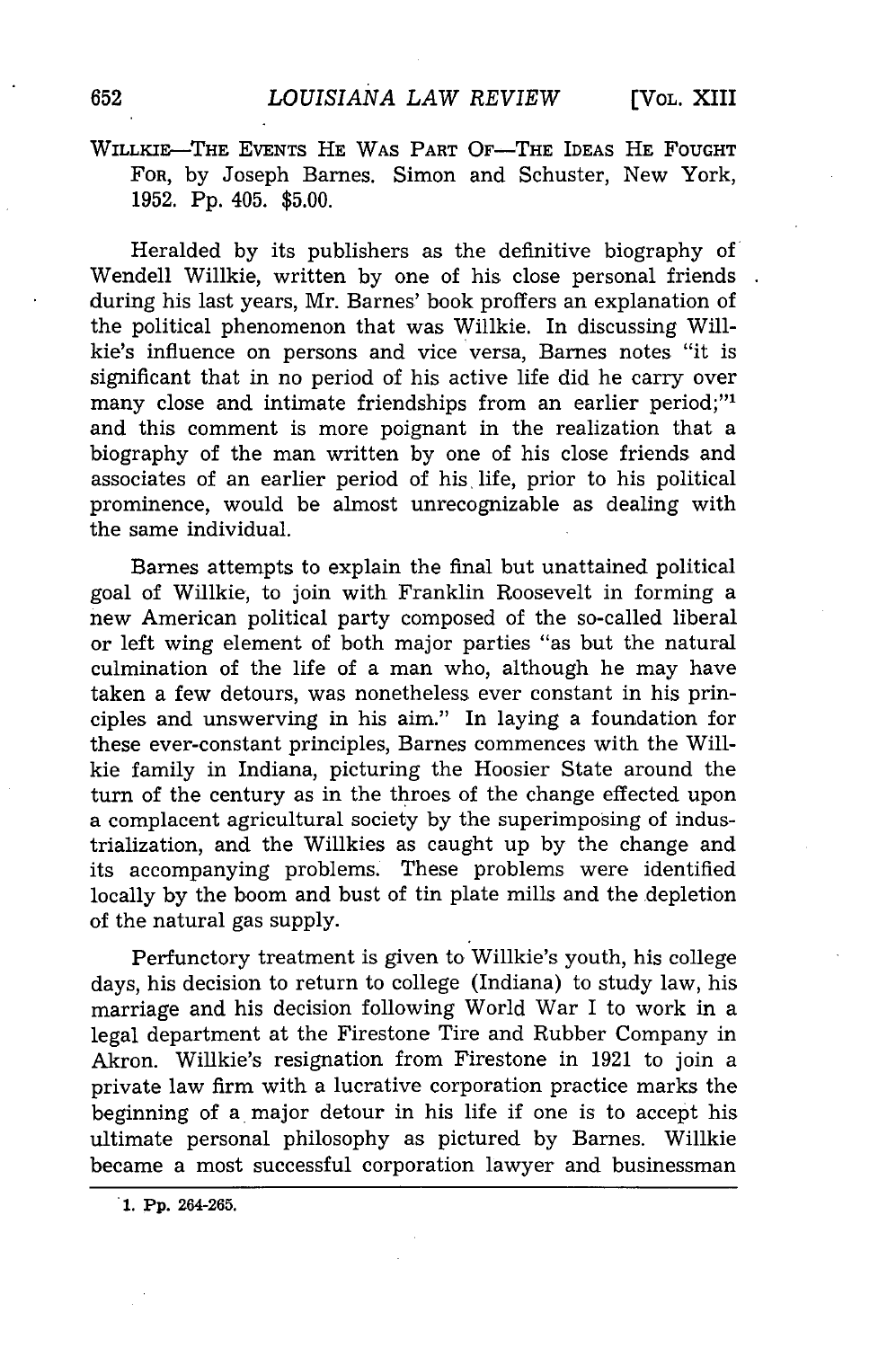and after ten years in Akron moved to New York as representative for a giant holding company in the electric utility field which was to become Commonwealth and Southern. He became president of Commonwealth and Southern in January of 1933 and attained national prominence as a businessman **by** his fight against the TVA on behalf of the Tennessee Electric Power Company, a subsidiary of Commonwealth and Southern. This fight was ended when David Lilienthal, representing the TVA, purchased all the Tennessee Valley Electric Power Company's properties for \$78,600,000 cash, the deal being finally closed in 1939.

Barnes presents the story of Willkie's change from conservative lawyer, businessman and spokesman for Wall Street and holding companies to a political crusader for liberal ideas with a sympathetic treatment that could only be given by a friend who personally shared not only the ideas but the pressures which he saw as crystallizing these ideas into beliefs in the political phase of Willkie's life. The treatment of the political build-up of 1940, the nomination in Philadelphia and Willkie's campaign and subsequent defeat is vivid. if not exciting and carries the reader swiftly through events themselves characterized by rapidity. But, it is in the reasons assigned by Barnes as causing Willkie's defeat-the almost solid alignment of labor and the farmers for the Democrats, the looming spectre of war, the actual differences between Willkie and the conservative elements of the Republican party of 1940, and the fact that many Willkie supporters were political amateurs-that this book is most valid as a political document. A clear insight is given to the complekities facing a presidential aspirant and to the seemingly anomalous positions that he may be forced into either actually or by interpretation of unfriendly critics. Willkie, even though proved a shrewd businessman, was especially susceptible to the pitfalls awaiting political amateurs not only because of his blunt and outspoken nature but because, even during the campaign itself, he vacillated between the divergent views of the right and left wings of the Republican party as it was composed in 1940. Indeed, it was only after his defeat that Willkie finally aligned himself with the so-called liberal or international branch of the party, eventually losing the allegiance of many of this group during the last years of his life as he developed the ideas of his book, *One World,* published on April 3, 1943. As a defeated presidential candidate, Willkie returned to private law practice, having resigned as president of Commonwealth and Southern to accept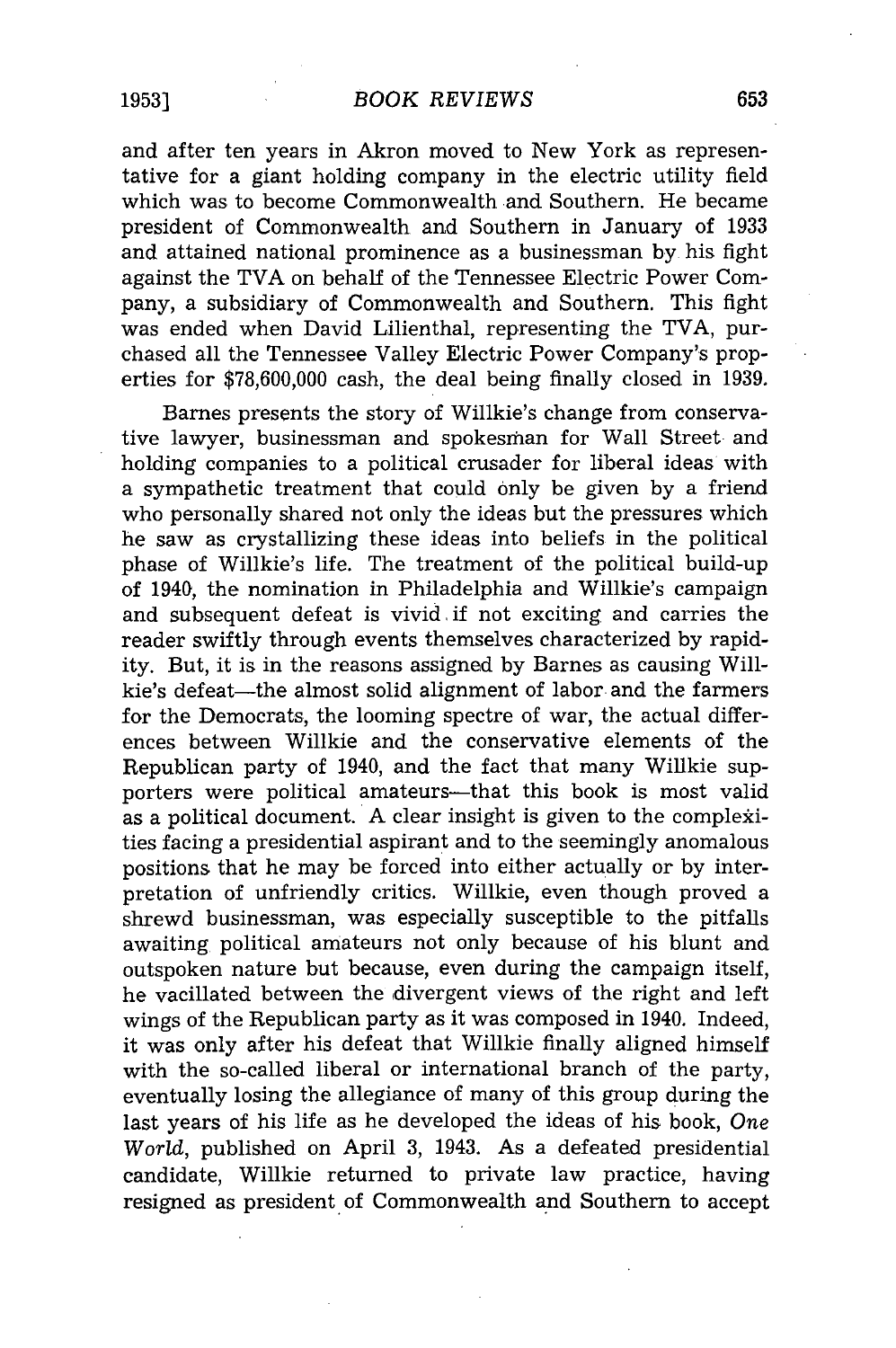the presidential nomination, but he was not destined to return to political oblivion. He devoted considerable time to public speaking and political sparring and maneuvering with President Roosevelt, and it was after conferring with the latter that he made his trip around the world which was then billed as a goodwill trip to Russia.

It is interesting, in the light of recent developments, to note Barnes' comment on Willkie's public defense of the motion picture industry in hearings before the Senate. Martin Dies, then Chairman of the House Un-American Activities Committee, had charged that American movies were being made use of as a vehicle for communist propaganda. Mr. Barnes comments that this "was one of the first tests of whether Hitler's theory of 'the big lie' was applicable outside Germany."<sup>2</sup> Willkie made headlines in these hearings for a time; however they were abandoned after Pearl Harbor. Willkie's relationship with President Roosevelt during the war years offers a puzzle, for while there was wide speculation that Willkie might be named as the Vice-Presidential candidate on the Democratic ticket in 1944, Barnes pictures his feelings for Roosevelt as impersonal and rather untrusting, this latter feeling stemming from several contacts with Roosevelt which the latter turned to his own political advantage. Nevertheless, there is convincing evidence that, at the time of Willkie's death, the two were giving serious consideration to the formation of a new political party of and for the liberal political segments of that day.

Willkie's repudiation by the Republican party was demonstrated by the complete lack of support given his attempt to secure the Republican nomination for President in 1944. It was about the time of the 1944 election that Willkie's appeal was directed so strongly to the minority groups which had given the New Deal such impetus; however, Barnes credits Willkie's failure in 1944 to a sweet revenge by professional politicians of the Republican party rather than to the political theories he had come to be identified with. Barnes' final impression of Willkie is of a strong man, a natural leader, whose political philosophy that man's welfare throughout the world is interdependent was a powerful influence on American thought.

This is a well written and well thought out book. It is not a complete biography of Willkie but rather is a history of his

<sup>654</sup>